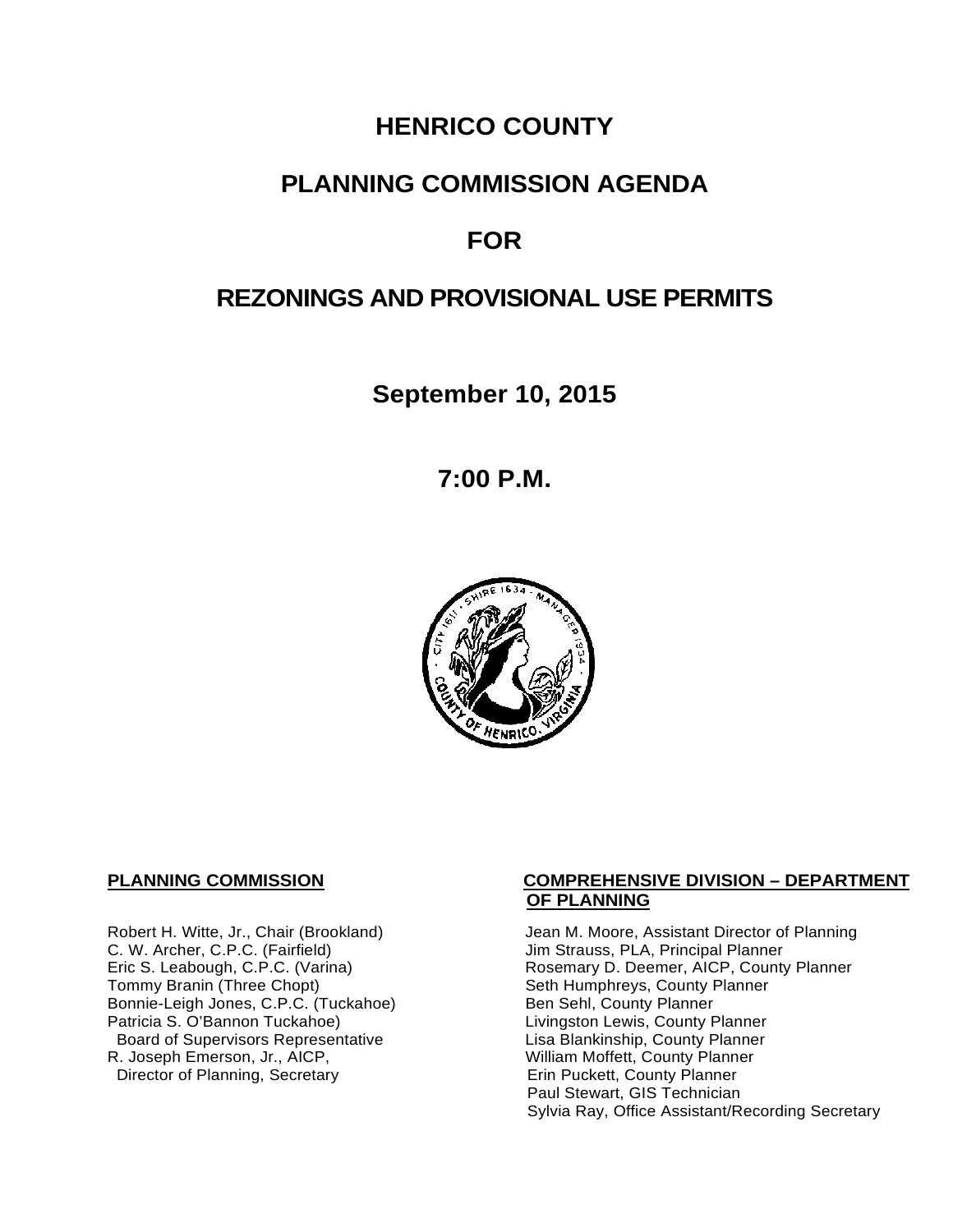### **PLANNING COMMISSION REZONING MEETING FINAL AGENDA SEPTEMBER 10, 2015**

#### **BEGINNING AT 5:30 P.M.**

**DINNER & WORK SESSION:** County Manager's Conference Room for a Presentation on Housing Trends (Home Building Association of Richmond).

**BEGINNING AT 7:00 P.M.**

**WELCOME:**

**PLEDGE OF ALLEGIANCE:**

**RECOGNITION OF NEWS MEDIA:**

**CALL TO ORDER:**

**REQUESTS FOR WITHDRAWALS AND DEFERRALS: (0); (2)**

**REQUESTS FOR EXPEDITED ITEMS: (1)**

**CASES TO BE HEARD: (4)**

**VARINA:**

None.

**FAIRFIELD:**  None.

### **THREE CHOPT:**

### *(Deferred from the August 13, 2015 Meeting)*

**REZ2015-00008 Bay Companies, Inc. for Eagle Construction of VA, LLC:**  Request to rezone from R-3 One-Family Residence District and A-1 Agricultural District to R-5AC General Residence District (Conditional) Parcels 743-755-9773, 743-755- 9852 and 743-755-8828 containing 6.32 acres located on the east line of Crown Grant Road at its intersection with Cedar Hill Court. The applicant proposes 21 single family detached homes on zero lot lines. The R-5A District allows a maximum density of six (6) units per acre. The use will be controlled by zoning ordinance regulations and proffered conditions. The 2026 Comprehensive Plan recommends Suburban

#### **September 11, 2015**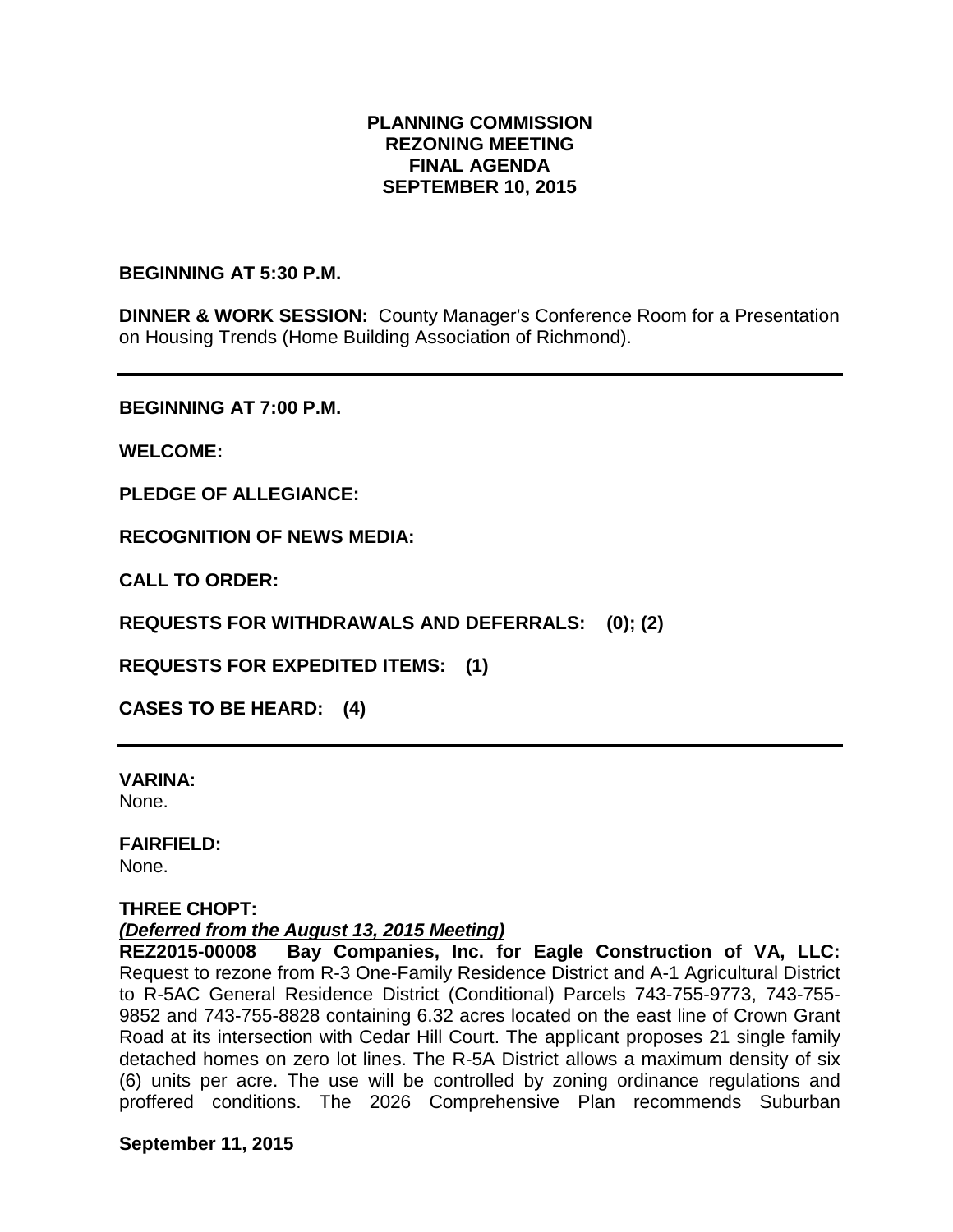Residential 2, density should not exceed 3.4 units per acre. **Staff – Lisa Blankinship Recommended for Approval**

# *Deferred from the August 13, 2015 Meeting)*

**Bay Companies, Inc. for Duke Development, LLC: Request to** rezone from A-1 Agricultural District and O-3C Office District (Conditional) to R-3C One-Family Residence District (Conditional) Parcels 746-768-7550, 746-769-6058, -7196, -7205, -8993, and 747-769-1255 containing 32.33 acres located between the south line of New Wade Lane, the eastern terminus of Parkland Drive, and the on-ramp to Interstate 295 North. The applicant proposes a single family development of no more than 60 dwellings. The R-3 District allows a minimum lot area of 11,000 square feet and a gross density of 3.96 units per acre. The use will be controlled by zoning ordinance regulations and proffered conditions. The 2026 Comprehensive Plan recommends Office and Environmental Protection Area. **Staff – Seth Humphreys (Deferral Requested to the October 15, 2015 Meeting)**

**Deferred to the October 15, 2015 Meeting**

**REZ2015-00027 James W. Theobald for THG-Lexington Farm, LLC:** Request to amend a proffered condition accepted with Rezoning Case C-59C-93 on part of Parcel 750-760-5433 located on the north line of W. Broad Street (U.S. Route 250) at its intersection with Lexington Farm Drive. The applicant proposes to amend Proffer 4 to allow restaurants with drive-thru services. The existing zoning is B-2C Business District (Conditional). The 2026 Comprehensive Plan recommends Commercial Arterial. **Staff – William Moffett (Expedited Agenda Requested)**

**Recommended for Approval**

#### **TUCKAHOE:**

#### *Deferred from the August 13, 2015 Meeting)*

**REZ2015-00023 Richard H. Youngblood, Jr. for Youngblood Properties, LLC:** Request to conditionally rezone from A-1 Agricultural District to R-3C One-Family Residence District (Conditional) Parcel 736-754-6656 containing 3.945 acres located on the south line of Church Road approximately 150' west of its intersection with Brookstone Lane. The applicant proposes a single family development. The R-3 District allows a minimum lot area of 11,000 square feet and a gross density of 3.96 units per acre. The use will be controlled by zoning ordinance regulations and proffered conditions. The 2026 Comprehensive Plan recommends Urban Residential, density should be between 3.4 and 6.8 units per acre. **Staff – Lisa Blankinship**

**Recommended for Approval**

#### **BROOKLAND:**

#### *Deferred from the June 11, 2015 Meeting)*

**PUP2014-00001 Malachi M. Mills for Bobby Marchetti:** Request for a Provisional Use Permit under Sections 24-58.2(d), 24-120 and 24-122.1 of Chapter 24 of the County Code in order to allow outdoor dining for a proposed restaurant on part of Parcel 768-757-2032 located 95' east of the east line of Hungary Spring Road approximately 1,025' south of its intersection with Staples Mill Road (U.S. Route 33).